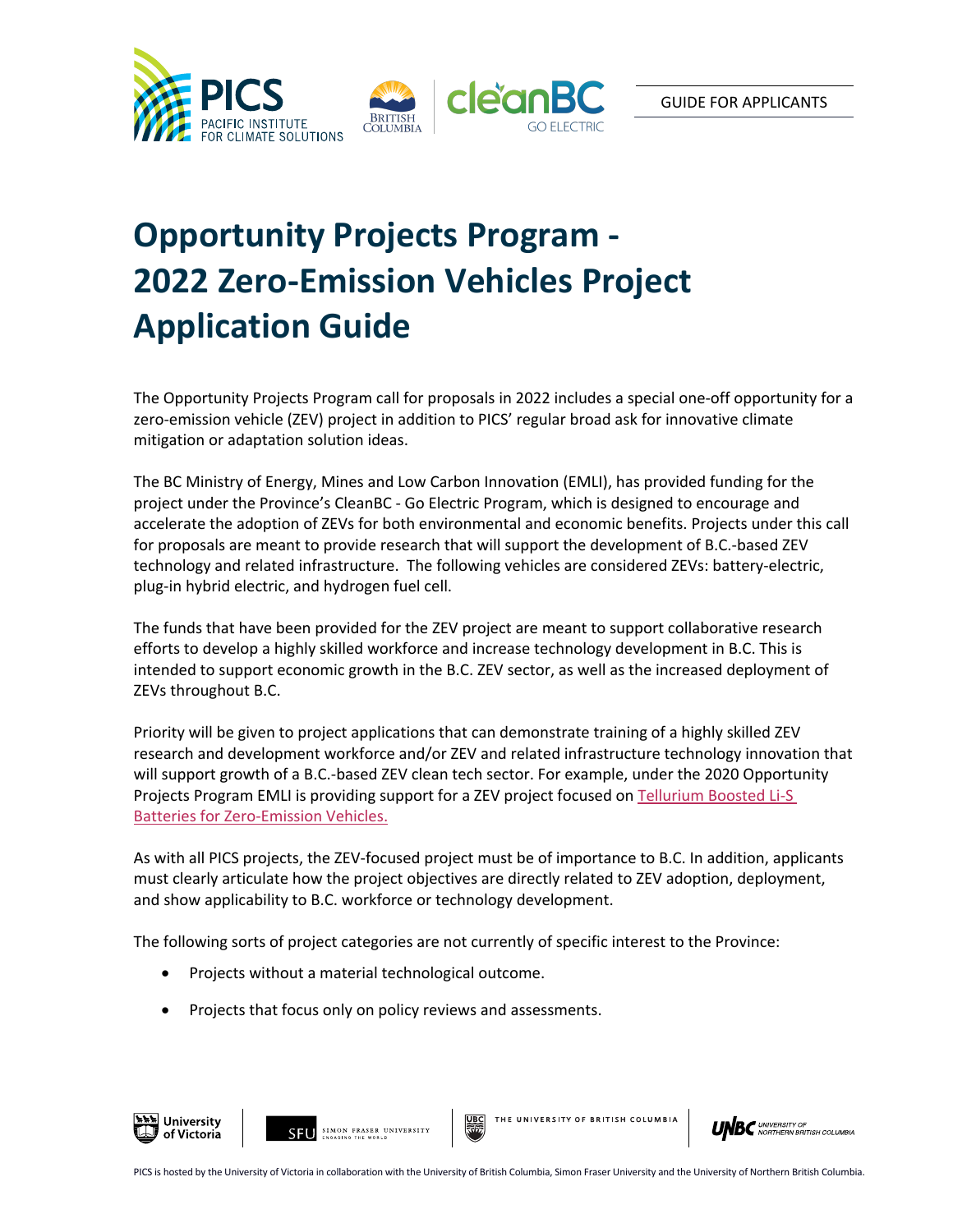

The Province of British Columbia wishes to realize the following outcomes through ZEV-related research initiatives such as the Opportunity Projects Program:

- An increase in the number of post-graduates with ZEV research and development expertise in B.C.
- An increase in the number of B.C.-developed technologies, jobs and economic value of the ZEV sector in B.C.
- A reduction in greenhouse gas emissions from the B.C. transportation sector.
- An increase in ZEV deployment in B.C.

**Budget:** The total amount of funding for this initiative is \$180,000

**All guidelines and details for proposals in this category are the same as those found in the PICS Opportunity Projects Program Guide for Applicants except for Reporting Requirements.**

**It should also be noted that under the Opportunity Projects Program Guide, EMLI will not take on the role of Solution Seeker for projects.** 

## **Reporting Requirements for ZEV projects:**

Semi-annual reports including:

- 1. Financial statements detailing the use of the funds;
- 2. Proposed spending plan for the remaining funds;
- 3. Timeline for project deliverables, and progress against that timeline;
- 4. Identified problems, concerns, lessons learned, recommendations; and,
- 5. List of project personnel (students, faculty, solution seekers, other)
- 6. List of publications

The final report will be due no later than 60 days after the project end date and will include:

- Overall project summary, project highlights, and description of outcomes
- Quantitative and qualitative description of the accomplishments and successes of the project
- Challenges faced, and solutions found
- Information on results (negative or positive) that were not anticipated